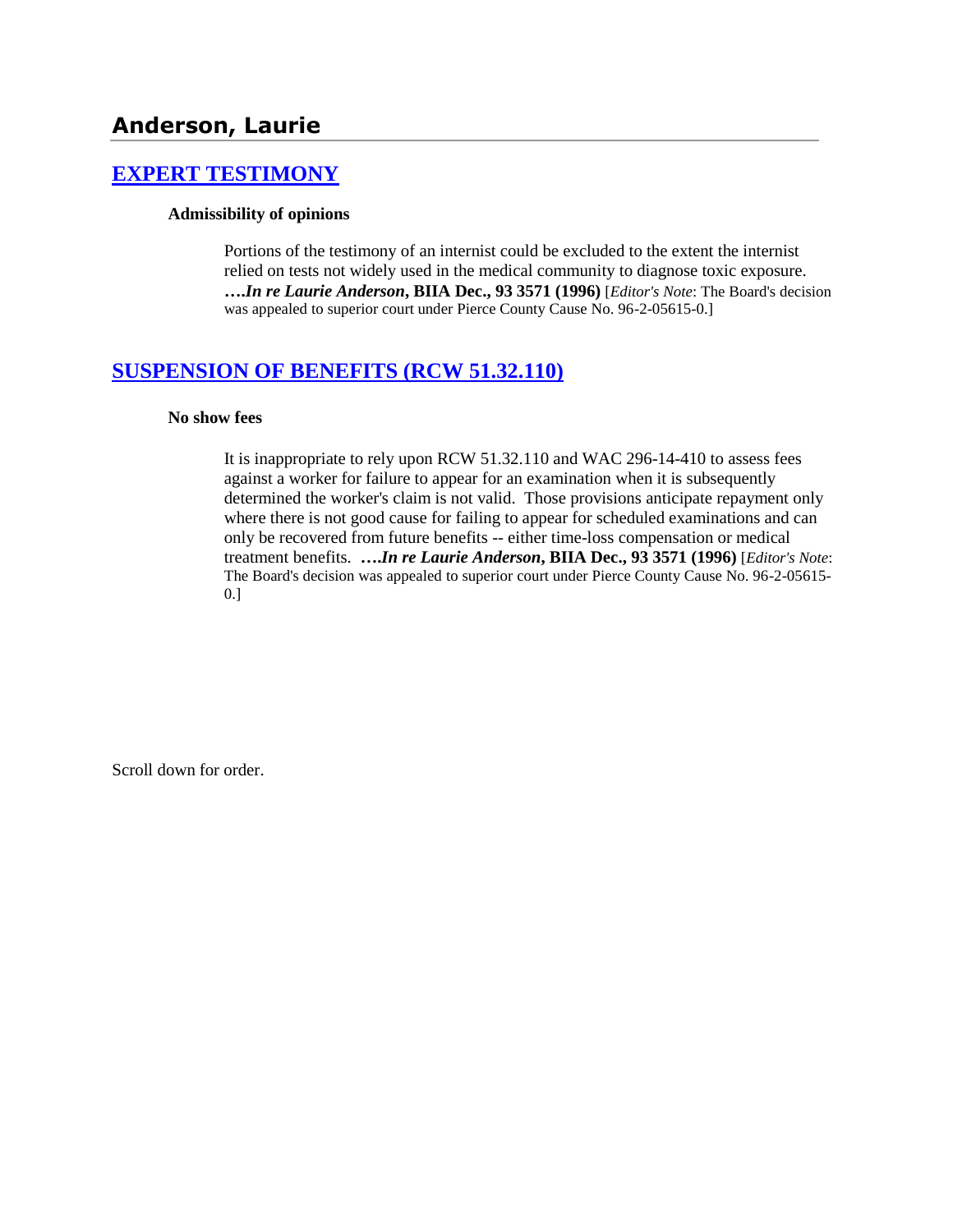# **BEFORE THE BOARD OF INDUSTRIAL INSURANCE APPEALS STATE OF WASHINGTON**

**)**

**IN RE: LAURIE K. ANDERSON ) DOCKET NOS. 93 3571 & 93 5627**

**CLAIM NO. T-674208 ) DECISION AND ORDER** 

# APPEARANCES:

Claimant, Laurie K. Anderson, by Casey and Casey, P.S., per Gerald L. Casey and Carol L. Casey

Self-Insured Employer, Weyerhaeuser Company, by Kathryn D. Fewell, Corporate Counsel

> Department of Labor and Industries, by The Office of the Attorney General, per Martha P. Lantz, Assistant

In Docket No. 93 3571, the claimant, Laurie K. Anderson, filed an appeal with the Board of Industrial Insurance Appeals on July 28, 1993, from an order of the Department of Labor and Industries dated June 11, 1993. The order adhered to the provisions of an order dated April 29, 1993, which denied the application for benefits for the reasons that the claimant's condition was not the result of the exposure alleged and her condition was not an occupational disease. The order also provided that provisional time loss benefits were paid from May 20, 1992, through April 20, 1993, in the amount of \$14,790.72, while the self-insured employer gathered information needed to make a decision whether to allow the claim. Therefore, the claimant owes the self-insured employer \$14,790.72 for the provisional time loss benefits paid. **AFFIRMED.**

In Docket No. 93 5627, the self-insured employer, Weyerhaeuser Company, filed an appeal from a Department order dated October 12, 1993, that denied the employer's request for an order requiring the claimant to reimburse a no-show fee of \$2,990 for independent medical examinations she failed to attend on December 9, 1992, and January 6, 1993. **AFFIRMED.**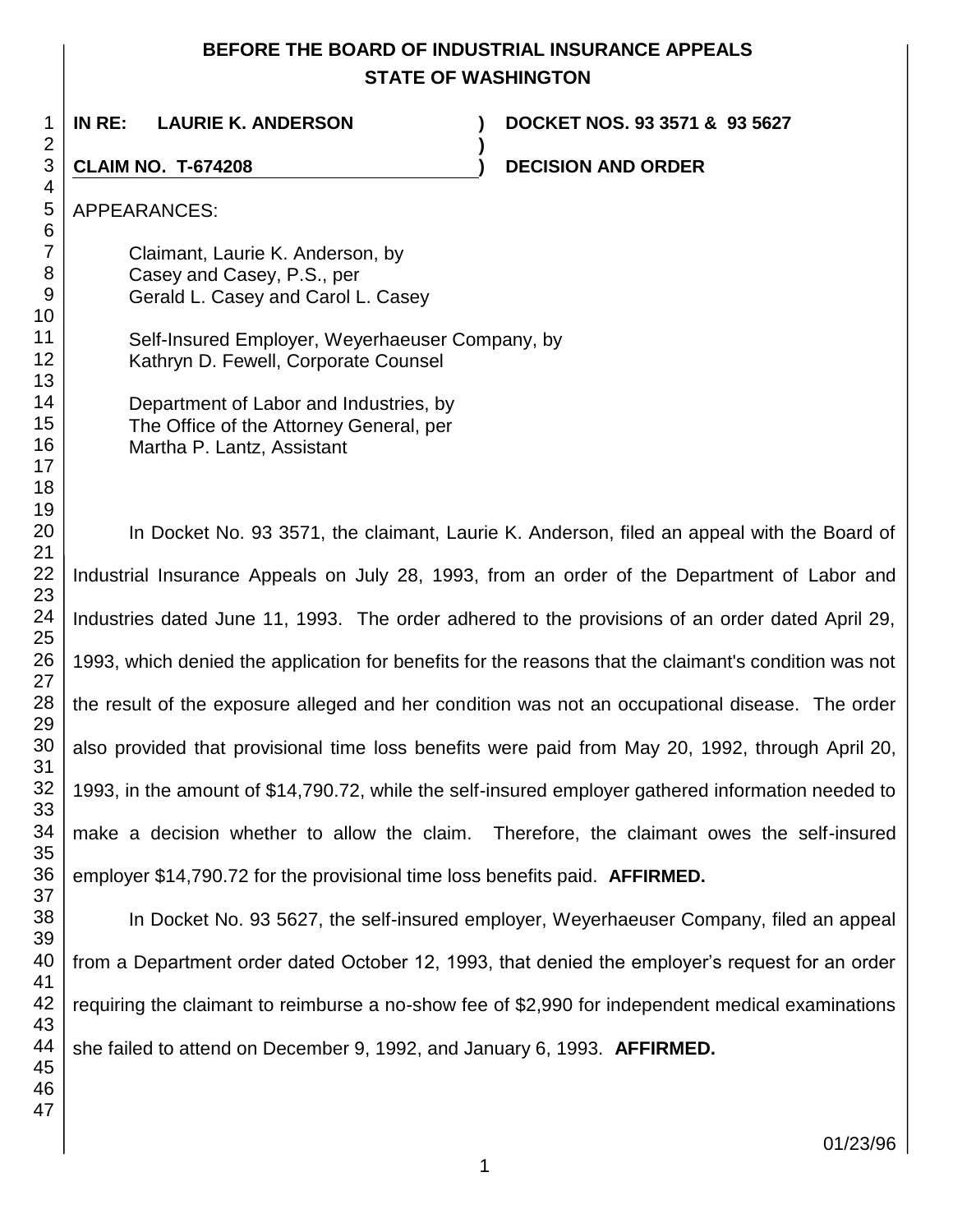### **DECISION**

Pursuant to RCW 51.52.104 and RCW 51.52.106, this matter is before the Board for review and decision on timely Petitions for Review filed by the worker and the self-insured employer to a Proposed Decision and Order issued on July 3, 1995, in which the orders of the Department dated June 11, 1993, and October 12, 1993, were affirmed.

The Board has reviewed the evidentiary rulings in the record of proceedings and notes that this record contains many evidentiary issues. Review has been granted to modify several of the evidentiary rulings. The rulings not specifically addressed in this order are affirmed. However, we find that the ultimate conclusions reached in the Proposed Decision and Order are correct and we affirm the order denying claim allowance, and the order denying the self-insured employer's request for an order demanding reimbursement for fees paid to doctors for examinations which Ms. Anderson did not attend ("no-show" fees).

The first evidentiary issue we address is the self-insured employer's motion to exclude the testimony of Dr. Gordon Baker and Dr. Gunnar Heuser. Both Dr. Baker, an allergist in Washington, and Dr. Gunnar Heuser, an internist in California, testified by deposition on behalf of Ms. Anderson. The basis for Weyerhaeuser's motion is that the opinion testimony of these experts was too speculative and the tests and methodology on which their opinions are based do not meet the standards for "scientific knowledge" enumerated by the supreme court in Daubert v. Merrill Dow Chemicals, 113 U.S. 2786, 125 L. Ed. 2d 469 (1993). Having reviewed the cases cited by the employer in the motion and the addendum to the Petition for Review, and having extensively reviewed this record and the Rules of Evidence, we reach the conclusion that the tests and methodology underpinning Dr. Heuser's opinion do not meet admissibility standards for scientific evidence.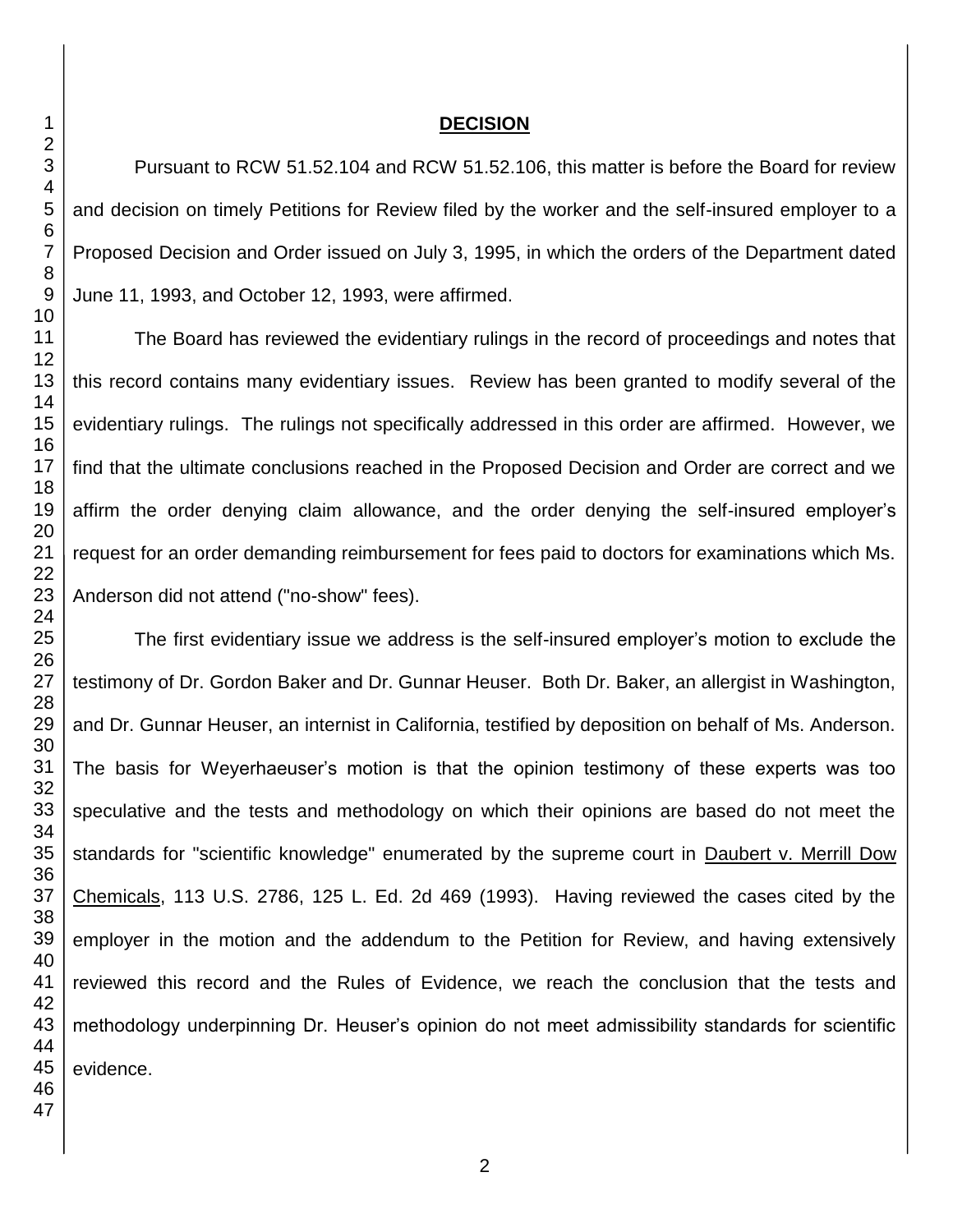Specifically, we have the greatest concern with Dr. Heuser's reliance on the Single Photon Emission Computed Tomography (SPECT) scan results as a valid diagnostic tool and objective test to substantiate his diagnosis of chemical exposure or toxic encephalopathy. The SPECT scan is not widely used in the medical community in diagnosing toxic exposure and there have been no studies to document its use in reliably making such a diagnosis. There is no scientific evidence to support what these scans represent, or to what degree these studies are within the control of the patient. The challenge test is also not a recognized medical procedure for establishing a diagnosis of toxic encephalopathy according to Dr. Michael Graham and Dr. Emil Bardana, both of whom are specialists in this area of study.

Dr. Heuser's opinions rely so greatly on the SPECT brain perfusion test that we cannot find his testimony admissible. While the test itself is reliable and scientifically accepted for certain purposes, it is clearly not scientifically accepted for making the diagnosis of toxic encephalopathy due to chemical exposure. Not only is this test not accepted by the medical community or any scientific group as being indicative of toxic encephalopathy, there have been no peer-reviewed articles accepted for publication, no testing that would support this proposition, and nothing but the doctor's subjective opinion that the SPECT test can show toxic encephalopathy.

Dr. Baker's opinion and diagnosis of toxic encephalopathy was made prior to the SPECT testing. While he obviously feels that his diagnosis is vindicated by the SPECT test results, he apparently reached his diagnosis based upon other testing, the history related to him by Ms. Anderson, and his periodic examinations. While we grant the employer's motion to exclude Dr. Baker's references to the SPECT scan results as supportive of his diagnosis, we do not feel that the entirety of his testimony is properly excluded. With regard to any references whatsoever made by Dr. Baker in his testimony concerning the SPECT scan testing or Dr. Heuser's opinions, the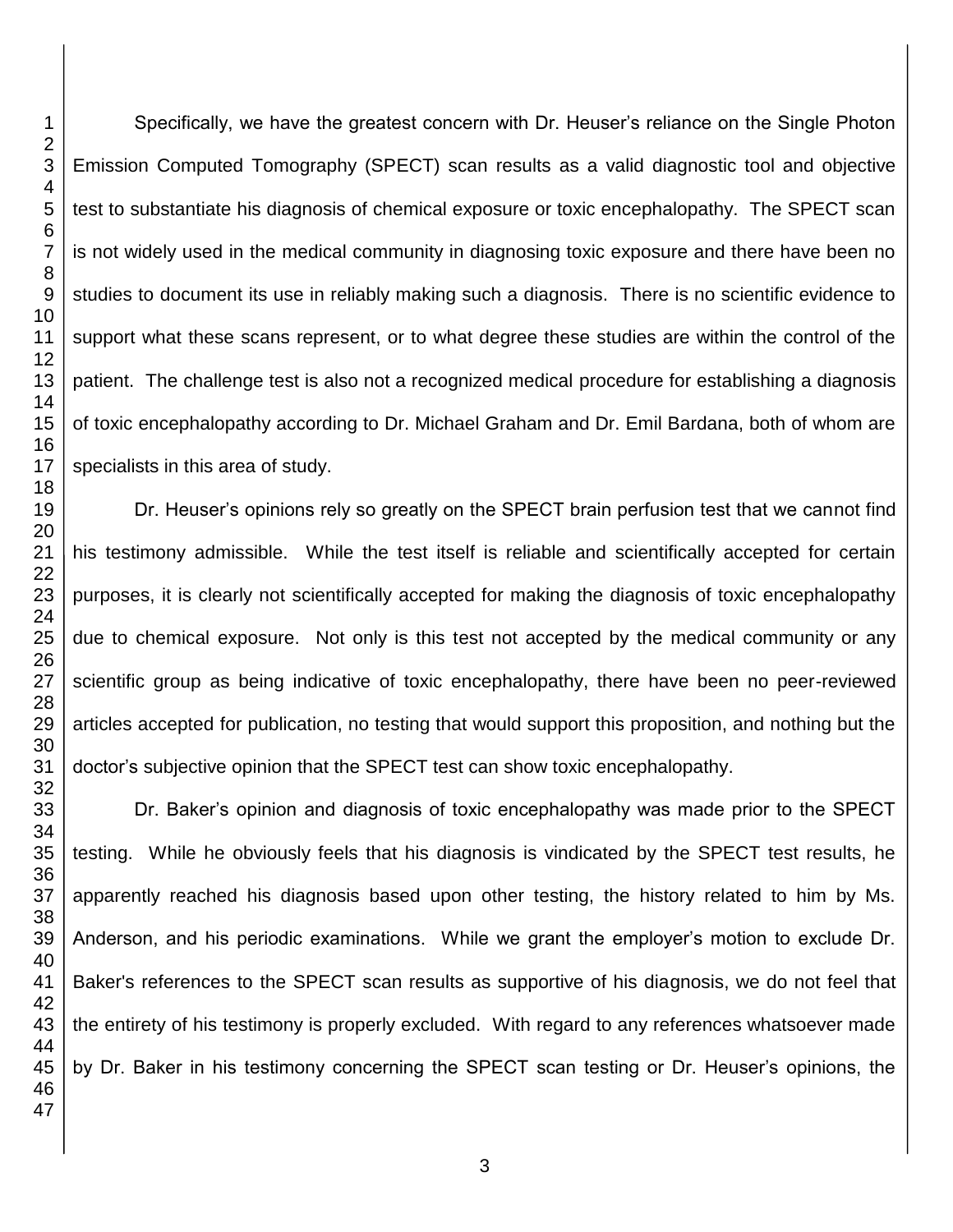motion is granted and that part of Dr. Baker's testimony is stricken. However, the remainder of Dr. Baker's testimony remains in the record, to be evaluated by the trier of fact.

We accept that the scientific process is advanced by broad, wide-ranging consideration of a multitude of hypotheses, but hypothetical knowledge differs from scientific knowledge. The Rules of Evidence, however, have been designed to assure that testimony admitted into evidence is reliable and accurate, and that it is based upon testimony by experts who have scientific knowledge, which is tested, peer-reviewed, published, and subjected to evaluation to decrease the likelihood of substantive flaws in methodology and ensure reliability. The trier of fact is assigned the task of ensuring that an expert's testimony rests on a reliable foundation and is relevant to the issue at hand. The Rules of Evidence provide that if scientific knowledge will assist the trier of fact to understand or determine a fact in issue, a witness qualified as an expert by knowledge, skill, experience, training or education may testify in the form of an opinion. The trier of fact is then left to sift through the various adversarial opinions, and to weigh and decide which is most probative and persuasive.

However, "knowledge" connotes more than subjective belief or unsupported speculation. Scientific methodology is based on hypotheses and testing to see if the theories can be verified. After evaluating this record, we conclude that the opinions of Dr. Heuser are based on subjective belief and a testing procedure that has not been shown to be reliable or shown to establish the required level of scientific acceptance. As such, his testimony, since it rests completely on an unreliable scientific basis, is inadmissible and will not be considered by us. We could exercise our discretion in evidentiary matters and allow the references to the SPECT testing to remain in the record and simply accord it no weight in our decision. We feel that this would give some credence that the SPECT test used for diagnosing toxic encephalopathy is minimally probative.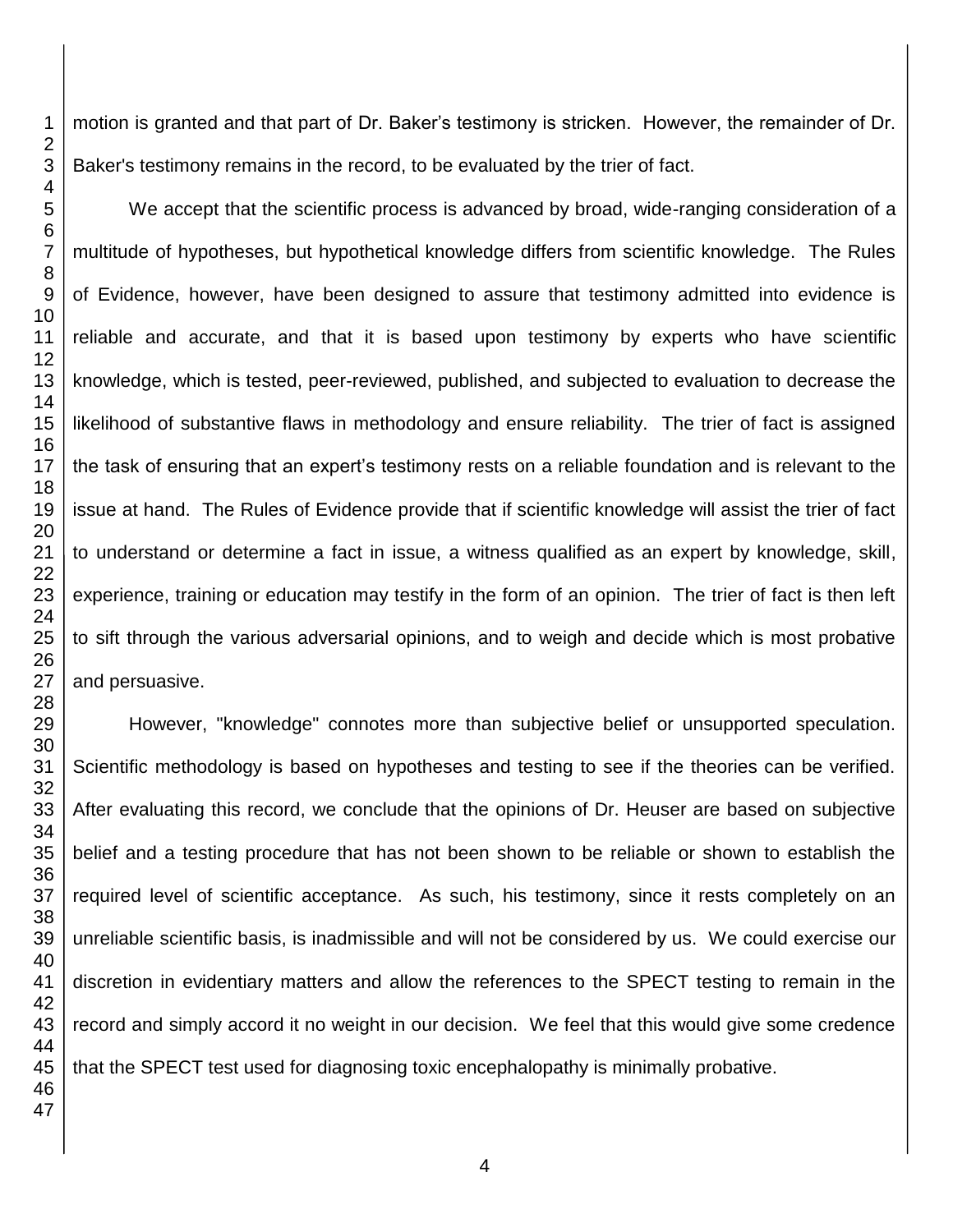The next evidentiary matter concerns the testimony of Dr. Kenneth Martin. We take his testimony out of colloquy beginning at page 308, deny the motion to strike on page 309, line 2, and overrule the motion at page 312, line 2.

The testimony of Dawn Yeager appearing at page 229, line 24, through page 231, line 19, and at page 233, lines 17 through 23, is removed from colloquy.

The final evidentiary modification is to reject Exhibit 14, a videotaped psychiatric interview of Ms. Anderson by Dr. Voiss. We do not find the videotaped interview to be particularly relevant to any of the issues before us, and find its effect to be more prejudicial than probative. There is undue advantage to Ms. Anderson by allowing her to appear to the trier of fact by videotape, in an unchallenged setting, and not allowing the other witnesses a videotaped presence.

In evaluating the entirety of the remaining testimony, we must conclude that Ms. Anderson has not established by a preponderance of the evidence that she was exposed to substances at work at Weyerhaeuser which caused any medical condition. Dr. Baker's opinions and diagnoses are simply not persuasive. He does not have an accurate history of the onset of Ms. Anderson's problems and he is unaware of the extent of her medical history before beginning work at Weyerhaeuser. His diagnoses of toxic encephalopathy, sick building syndrome, or toxic exposure to chemicals at work are not supported by the more complete history and medical testing provided by and available through other physicians.

We find that Dr. Graham Reedy and Dr. Dorsett Smith offer the most probative evidence concerning Ms. Anderson's problems. Dr. Reedy evaluated Ms. Anderson closest to the time she developed symptoms. He felt that her testing showed a viral or bacterial problem demonstrating a mixed infection and that she initially had symptoms due to a reactivated Epstein Barr virus. He finally concluded that her continued symptoms of sinusitis, lymphadenitis, asthmatic bronchitis, and depression were not precipitated by her work environment. He felt that Ms. Anderson needed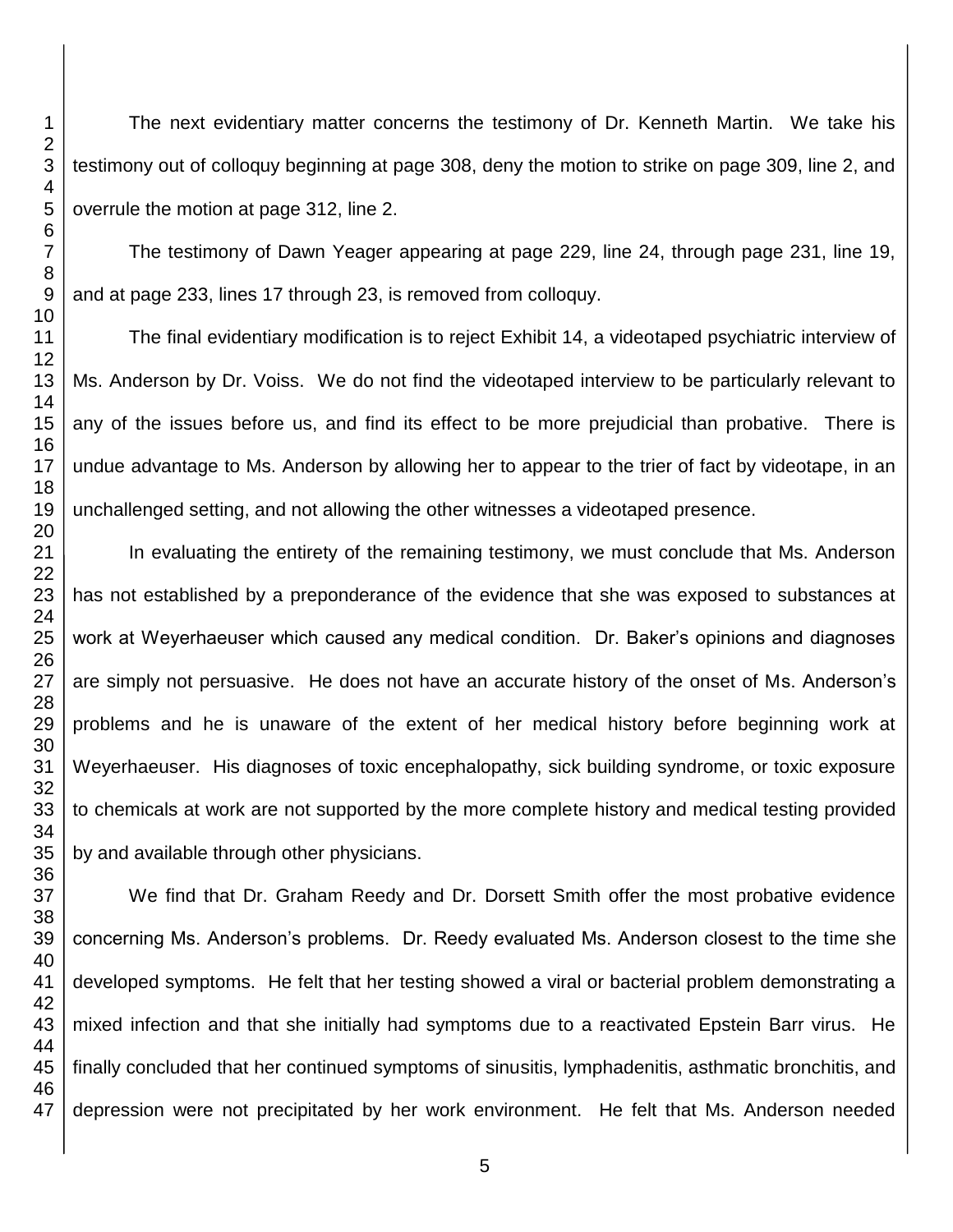psychological help and that depression was underlying her disease process. Dr. Smith evaluated her in September 1992. On the basis of her medical history showing numerous instances where prior to her employment at Weyerhaeuser, she requested treatment for the same symptoms and complaints she later related to exposure at Weyerhaeuser in November 1991, his examination findings, and a review of blood tests performed by Dr. Baker, Dr. Smith felt that Ms. Anderson's experience did not fit the scenario of someone who had become sensitized to chemicals after an exposure. Dr. Smith indicated that Ms. Anderson's strong belief in her perceived sensitization to fumes creates her ostensible need for an oxygen mask to prevent breathing in fumes, even when an oxygen mask does not actually prevent her from breathing the surrounding air. He also received a history of continued cigarette smoking by Ms. Anderson, which he felt was unusual for persons claiming to have been chemically sensitized since cigarettes contain many harmful chemicals.

In evaluating the record, we conclude that there is an absence of objective evidence of injury or distinctive conditions of employment that could have given rise to the condition complained of. Ms. Anderson has not established that she is entitled to benefits under the Industrial Insurance Act. The Department order denying her application for benefits is correct and is affirmed.

We would note that even if we had not excluded Dr. Heuser's and parts of Dr. Baker's testimony from our consideration, we do not find Ms. Anderson's theory of developing toxic encephalopathy as a result of her secretarial job at Weyerhaeuser to be persuasive in that it lacks scientific reliability, and we, like the industrial appeals judge, would still conclude that the claim should not be allowed. Not only does Ms. Anderson fail to establish exposure to toxic substances on an accidental basis (industrial injury), but she fails to establish exposure as a result of conditions peculiar to her specific employment (occupational disease). She asserts both propositions, but proves neither. Dr. Baker's theory of toxic encephalopathy relies upon Ms. Anderson's inaccurate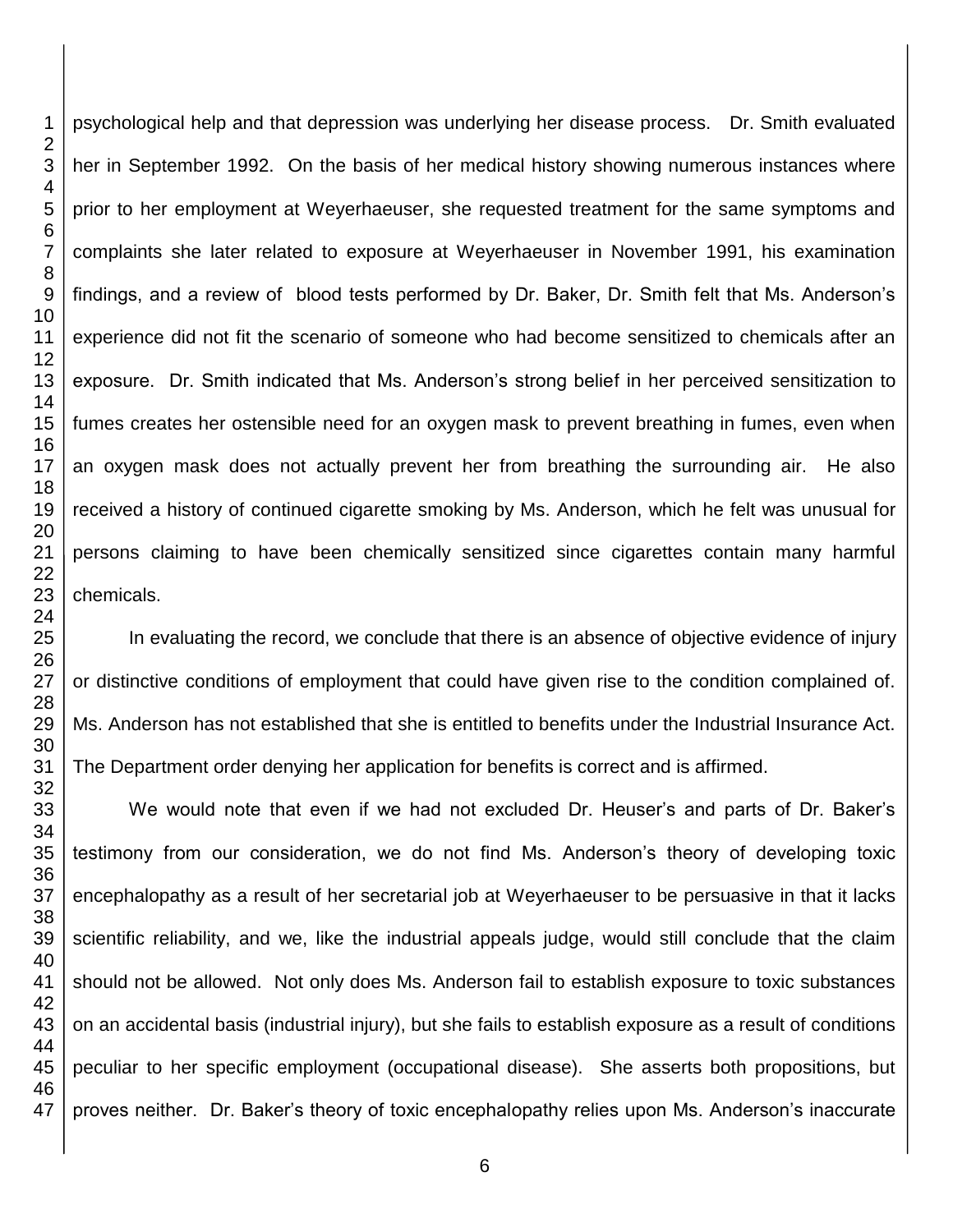description of a work environment similar to a "chemical soup," an environment which simply is not shown to have existed at Weyerhaeuser during her employment.

The employer's Petition for Review also requests that this Board find that Weyerhaeuser is entitled to reimbursement by the claimant for two "no-show" fees amounting to a total of \$2,990 which it was required to pay when Ms. Anderson failed to appear at examinations with Dr. Daniel V. Voiss on December 9, 1992, and January 6, 1993. We conclude that it is inappropriate to rely on RCW 51.32.110 and WAC 296-14-410 for assessing no-show fees against a worker alleging an injury or occupational disease and who subsequently is determined not to have a valid industrial injury or occupational disease. The statute contemplates repayment only when there is no good cause for failing to appear at the scheduled exams and can be recovered only from future benefits, either time loss compensation or medical benefits. Where there is no entitlement established by the claimant for either medical benefits or time loss compensation, there is no provision for recovery of no-show fees. As there is no statutory basis to support recovery of the costs of medical examinations which Ms. Anderson did not attend, we will not determine whether she had good cause in failing to attend those examinations. We realize the parties litigated the "good cause" issue at length, but we find that in absence of a statutory basis to recover these monies, there is no need for us to proceed to resolve this factual dispute.

In conclusion, after an exhaustive review of this record, and an evaluation of the Petitions for Review filed by the claimant and the self insured employer, we affirm the order of June 11, 1993, that adhered to the provisions of the order of April 29, 1993, rejecting Laurie Anderson's claim for industrial insurance benefits, and demanding repayment of provisional time loss compensation paid to claimant in the amount of \$14,790.72. In addition, we affirm the order of October 12, 1993, that denied the employer's request for reimbursement of \$2,990 from the claimant for her failure to appear at two independent medical examinations without good cause.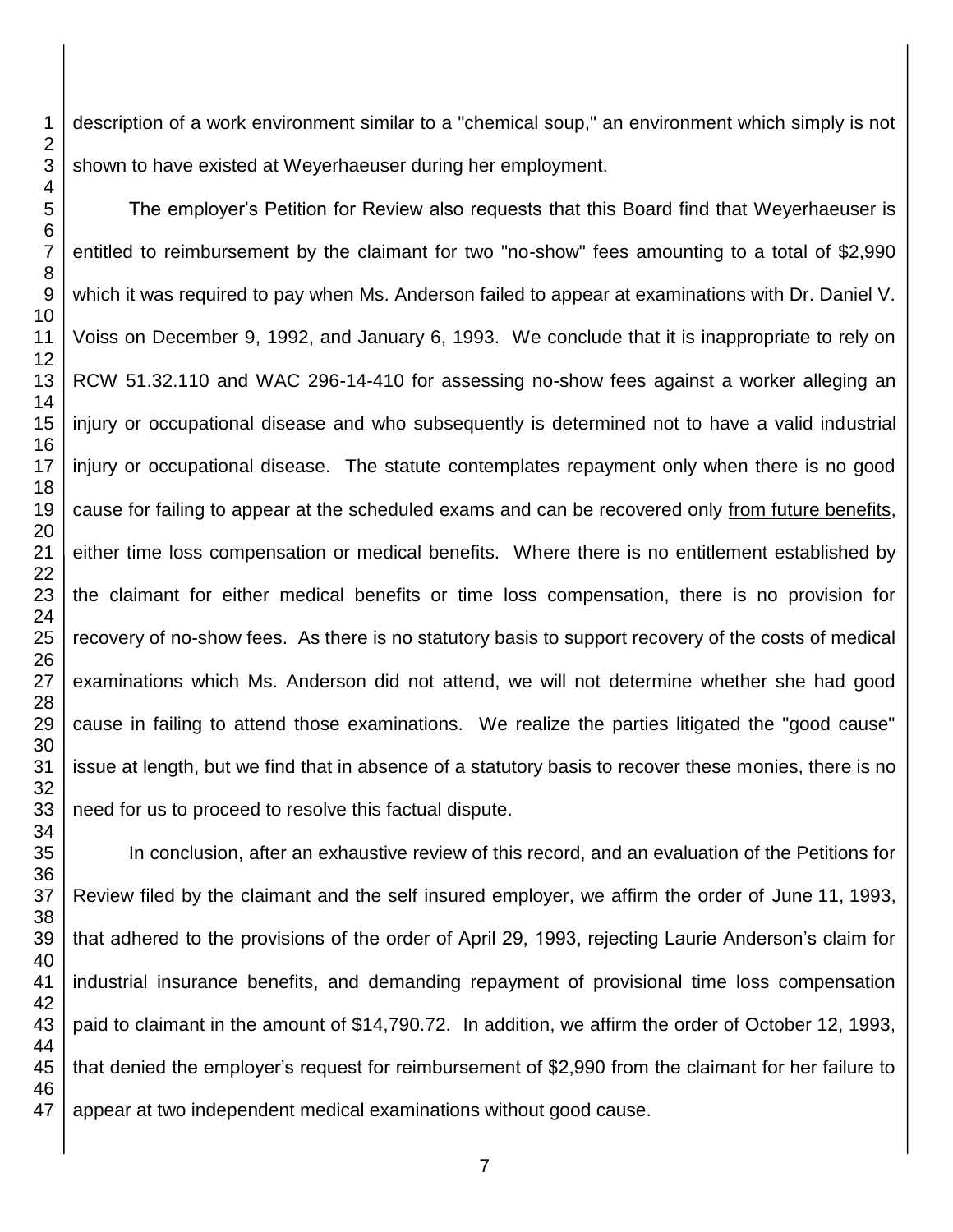### **FINDINGS OF FACT**

1. On June 3, 1992, the Department of Labor and Industries received an accident report alleging an occupational disease incurred by the claimant, Laurie K. Anderson, on approximately November 15, 1991, while in the course of employment with Weyerhaeuser Company.

On April 29, 1993, the Department issued an order rejecting Ms. Anderson's application for benefits, and directing Ms. Anderson to repay the Weyerhaeuser Company \$14,790.72 for provisional time loss previously paid. Following a timely protest and request for reconsideration from the claimant, the Department issued an order adhering to the provisions of the April 29, 1993 order. On July 28, 1993, the Board received the claimant's Notice of Appeal, and on August 16, 1993, the Board issued an order granting the claimant's appeal and assigning it Docket No. 93 3571.

On October 12, 1993, the Department issued an order denying the selfinsured employer's request for reimbursement of \$2,990 for Ms. Anderson's failure to appear at two scheduled medical examinations. On October 28, 1993, the Board received Weyerhaeuser's Notice of Appeal from the order of October 12, 1993. On November 15, 1993, the Board issued its order granting the appeal, assigning the selfinsured employer's appeal Docket No 93 5627.

2. Laurie K. Anderson was employed by Weyerhaeuser Company beginning in March 1991 at their research and development facility in Federal Way, Washington. She worked as a secretary/administrative assistant in the container board packaging area. She worked in an office setting that maintained a ventilation system completely separate from the laboratories. In November 1991, Ms. Anderson felt that there were ammonia-type smells coming from the ventilation system near her desk. She thereafter gradually developed symptoms of weakness, shortness of breath, and dizziness. After taking time off work, Ms. Anderson felt better and returned to work in December 1991. Upon returning to work, Ms. Anderson developed symptoms again and took another month off work. Within an hour of returning to work in March 1992, she again developed symptoms and stopped work. She returned in May 1992, but again smelled exhaust from forklifts that she felt was coming through the ventilation system and again felt nauseated, dizzy, and fatigued. She initially treated with Dr. Graham Reedy, and then began seeing Dr. Gordon Baker beginning in May 1992. When Ms. Anderson perceives odors she feels she continues to experience respiration problems; dizziness; nausea; diarrhea; weakness; brain problems; and, neuropathy in her arms.. Ms. Anderson uses oxygen when she feels she needs it, as she believes it helps her dizziness and breathing.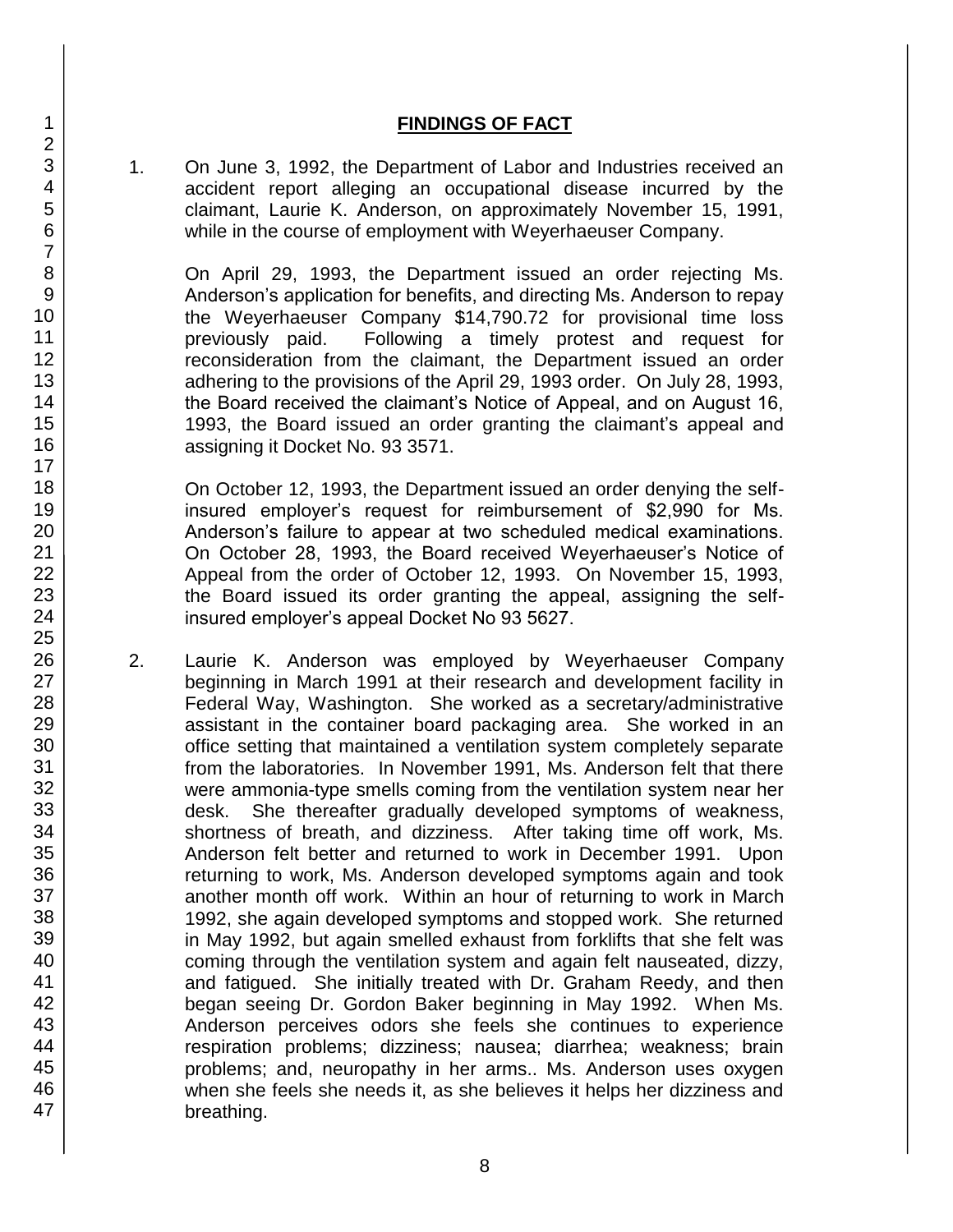- 3. Ms. Anderson was not exposed to toxic fumes or exhaust from forklifts during her employment at Weyerhaeuser. Ms. Anderson does not have a medical condition proximately caused by fumes emitting from the air ventilation system at Weyerhaeuser in November 1991.
- 4. Ms. Anderson does not have a medical condition that arose naturally and proximately out of her employment as a secretary for Weyerhaeuser.

## **CONCLUSIONS OF LAW**

- 1. The Board of Industrial Insurance Appeals has jurisdiction over the parties and subject matter of these appeals.
- 2. There is no statutory authority for recovering no-show fees from claimants pursuant to RCW 51.32.110 or WAC 296-14-410 except when it is determined the claimant is to receive future benefits. Weyerhaeuser is not entitled to monies expended for Ms. Anderson's failure to appear at examinations with Dr. Voiss on December 9, 1992, and January 6, 1993, since she is not entitled to future benefits.
- 3. The Department order dated October 12, 1993, denying the self-insured employer's request for an order requiring the claimant to reimburse them no-show fees amounting to \$2,990 for independent medical examinations Ms. Anderson failed to attend on December 9, 1992, and January 6, 1993, is correct, and is affirmed.
- 4. Ms. Anderson's condition is not an occupational disease as defined by RCW 51.08.140.
- 5. Ms. Anderson's condition is not the result of an industrial injury as defined by RCW 51.08.100.
- 6. The Department order dated June 11, 1993, that adhered to the provisions of the order dated April 29, 1993, which denied the application for benefits for the reasons that Ms. Anderson's condition was not the result of the exposure alleged and her condition was not an occupational disease, and directing Ms. Anderson to repay the Weyerhaeuser Company \$14,790.72 for provisional time loss previously paid, is correct and is affirmed.

### It is so ORDERED.

Dated this 23rd day of January, 1996.

BOARD OF INDUSTRIAL INSURANCE APPEALS